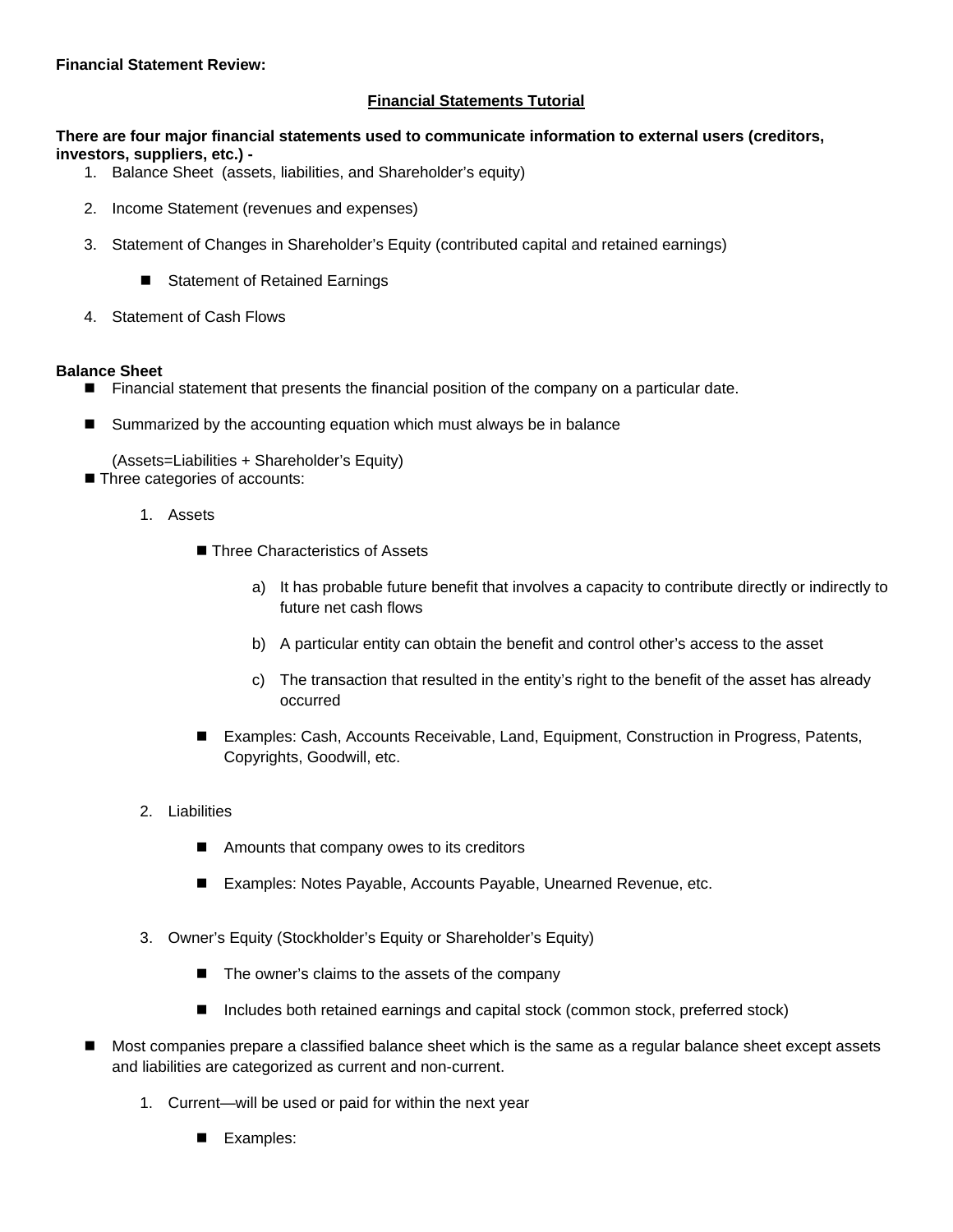- 1. Current Assets: Cash, Accounts Receivable, Inventory
- 2. Current Liabilities: Accounts Payable, Unearned Revenue
- 2. Non-current asset—will not be used or paid for within the next year
	- Examples:
		- 1. Non-Current Assets: Land, Notes Receivable, Equipment
		- 2. Non-Current Liabilities: Notes Payable, Bonds Payable

#### **Income Statement**

- **Financial statement that reports the company's revenues and expenses over an interval of time (usually one** accounting period)
- Shows whether the company was able to generate enough revenue to cover the expenses of running the business
	- Revenue Expenses = Net Income or Net Loss
	- Revenues equal the selling price of a good or service
	- Expenses are costs incurred to earn revenue
	- Example: Tom sells Jane a t-shirt for \$20. It cost Tom \$15. Tom's revenue is \$20, his cost of goods sold (expense) is \$15, and his net income is \$5.
- Multiple Step Income Statement (only used for merchandising companies)

Sales -Cost of Goods Sold Gross Profit -Operating Expenses Operating Income +/- Miscellaneous Net Income before taxes -Income Tax Expense Net Income

#### **Statement of Changes in Shareholder's Equity**

- Contributed Capital and retained earnings
- Retained Earnings :

Beginning Retained Earnings Less Dividends Plus Net Income or Minus Net Loss Ending Retained Earnings

#### **Statement of Cash Flows**

- Financial statement that measures activities involving **cash** receipts and **cash** payments over an interval of time (usually one accounting period).
- Cash flows can be classified into one of three categories:
	- 1. Operating Activities day-to-day general activities to run the business
		- Examples: Purchasing inventory for cash, selling inventory for cash, paying cash for a business license, paying cash for utilities, etc.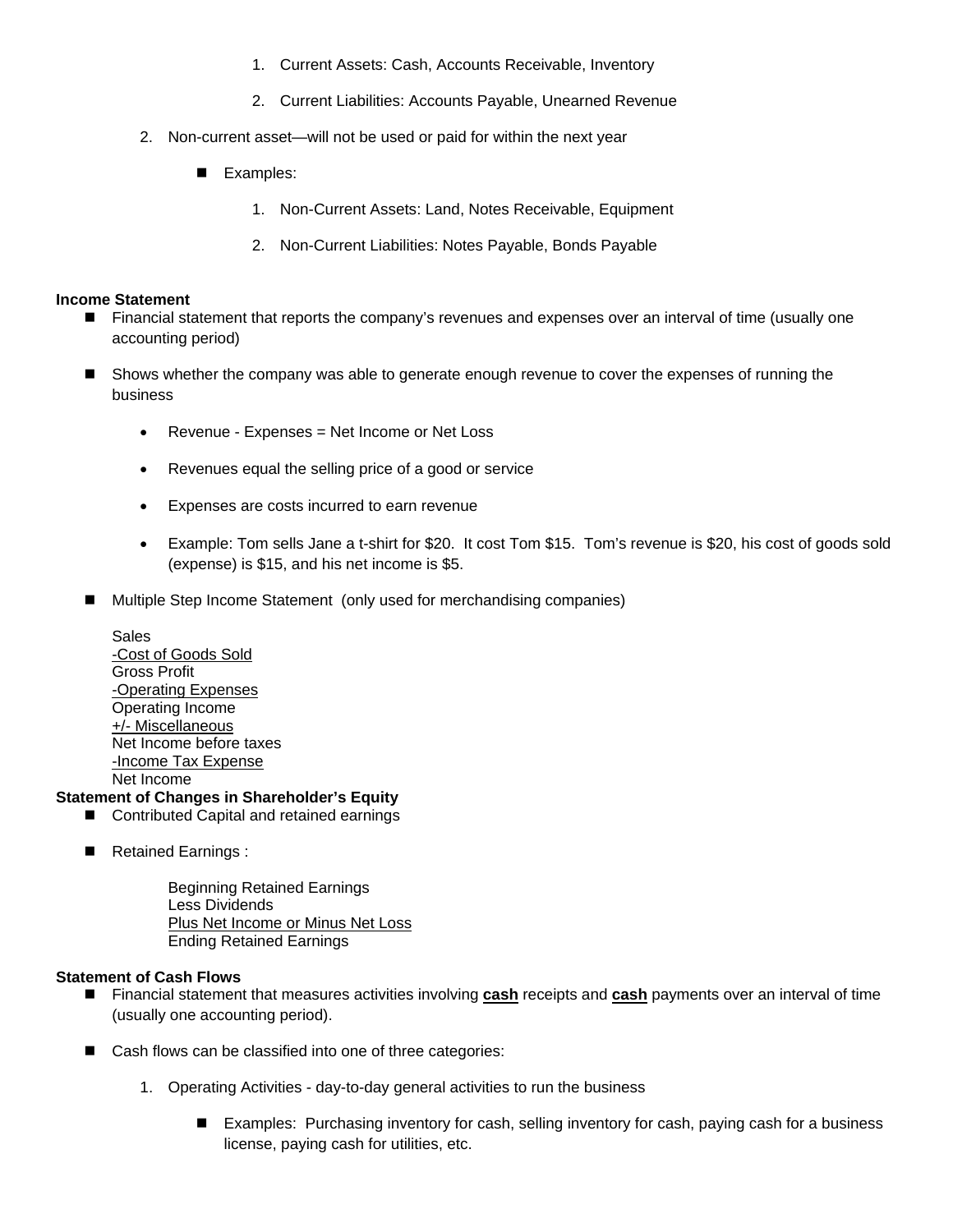- 2. Investing Activities purchase and sale of assets that last longer than one year
	- `Examples: Purchasing land for cash, selling property for cash, etc.
- 3. Financing Activities cash transactions involving a company's long-term creditors or owners
	- Examples: Receiving cash from a bank loan, receiving cash from the issue of common stock, receiving cash from the sale of bonds, paying cash for dividends, paying cash for principal on a loan

## **Preparation of Financial Statements:**

#### *Example 1:*

The following items were taken from the accounting records of Bowser Incorporated. The income statement account balances are for the year ending December 31, 2009. The balance sheet account balances are the balances at December 31, 2009 except for the retained earnings balance which is the balance at 1/1/2009:

| <b>Accounts Payable</b>         | \$61,000 | <b>Accounts Receivable</b>        | \$11,000 |
|---------------------------------|----------|-----------------------------------|----------|
| Equipment                       | 132,000  | <b>Advertising Expense</b>        | 26,200   |
| Cash                            | 54.500   | <b>Common Stock</b>               | 5,000    |
| <b>Administrative Expense</b>   | 12,300   | <b>Dividends</b>                  | 2,200    |
| Insurance Expense               | 3,000    | Notes Payable (long-term)         | 70,000   |
| Prepaid Insurance               | 6,550    | <b>Rent Expense</b>               | 17.000   |
| Retained Earnings (beg)         | 16,310   | Salaries Expense                  | 32,000   |
| Service Revenue                 | 117,700  | <b>Office Supplies</b>            | 4,000    |
| <b>Supplies Expense</b>         | 6,000    | Salaries Payable                  | 3,100    |
| <b>Accumulated Depreciation</b> | 20,000   | <b>Additional Paid in Capital</b> | 20,000   |
| Income tax rate 30%             |          |                                   |          |

Instructions: Prepare an income statement, a statement of retained earnings, and a classified balance sheet for Bowser Incorporated for the year 2009.

## **Bowser Incorporated Income Statement For the year ending December 31, 2009**

| Service Revenues           |        | 117,700 |
|----------------------------|--------|---------|
| Expenses:                  |        |         |
| Administrative Expense     | 12,300 |         |
| Insurance Expense          | 3,000  |         |
| Supplies Expense           | 6,000  |         |
| <b>Advertising Expense</b> | 26,200 |         |
| Rent Expense               | 17,000 |         |
| Salaries Expense           | 32,000 |         |
| <b>Total Expenses</b>      |        | 96,500  |
| Net Income before taxes    |        | 21,200  |
| Income tax expense         |        | 6360    |
| Net Income                 |        | 14,840  |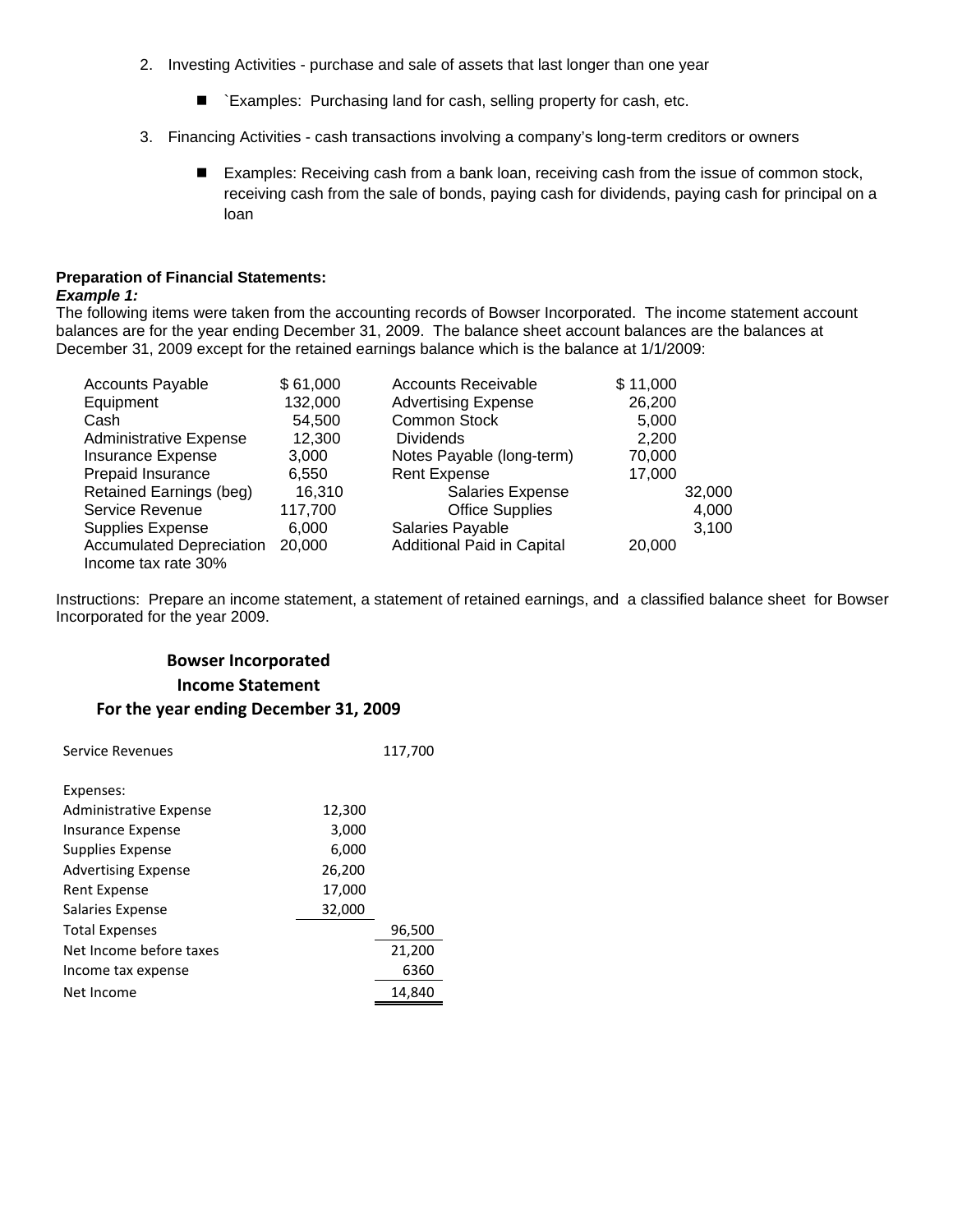### **Bowser Incorporated**

#### **Statement of Retained Earnings**

### **For the year ending December 31, 2009**

| Retained Earnings, January 1, 2009   | 16,310 |
|--------------------------------------|--------|
| Net income                           | 14.840 |
| Dividends                            | 2,200  |
| Retained Earnings, December 31, 2009 | 28,950 |

## **Bowser Incorporated Classified Balance Sheet At December 31, 2009**

| <b>Assets</b>                   |           |         | <b>Liabilities and Shareholder's Equity</b> |        |         |
|---------------------------------|-----------|---------|---------------------------------------------|--------|---------|
| Current Assets:                 |           |         | Current Liabilities:                        |        |         |
| Cash                            | 54,500    |         | <b>Accounts Payable</b>                     | 61,000 |         |
| Accounts Receivable             | 11,000    |         | Salaries Payable                            | 3,100  |         |
| Office Supplies                 | 4,000     |         | <b>Total Current Liabilities</b>            | 64,100 |         |
| Prepaid Insurance               | 6,550     |         |                                             |        |         |
| <b>Total Current Assets</b>     |           | 76,050  | <b>Non-current Liabilities:</b>             |        |         |
|                                 |           |         | Notes Payable                               | 70,000 |         |
| <b>Non-current Assets</b>       |           |         |                                             |        |         |
| Equipment                       | 132,000   |         | <b>Total Liabilities</b>                    |        | 134,100 |
| Less Accumulated Depreciation   | $-20,000$ |         |                                             |        |         |
| <b>Total Non-current Assets</b> |           | 112,000 | Shareholder's Equity:                       |        |         |
|                                 |           |         | Common Stock                                | 5,000  |         |
| <b>Total Assets</b>             |           | 188,050 | <b>Additional Paid in Capital</b>           | 20,000 |         |
|                                 |           |         | <b>Retained Earnings</b>                    | 28,950 |         |
|                                 |           |         | <b>Total Shareholder's Equity</b>           |        | 53,950  |
|                                 |           |         |                                             |        |         |

Total Liabilities & Shareholder's Equity 188,050

#### *Example 2:*

Selected account information from Aphrodite Corporation for the year 2009 is presented below:

| Cost of Goods Sold       | \$225,000 | Sales Revenue                  | \$800,000 |
|--------------------------|-----------|--------------------------------|-----------|
| Merchandise Inventory    | 23,000    | <b>Accounts Receivable</b>     | 10,000    |
| <b>Selling Expenses</b>  | 75,000    | <b>Administrative Expenses</b> | 60,000    |
| Interest Expense         | 95,000    | <b>Interest Revenue</b>        | 15,000    |
| Salaries Expense         | 30,000    | <b>Advertising Expense</b>     | 12,000    |
| <b>Utilities Expense</b> | 10,000    | Income tax rate                | 35%       |

Instructions: Prepare a multiple step income statement.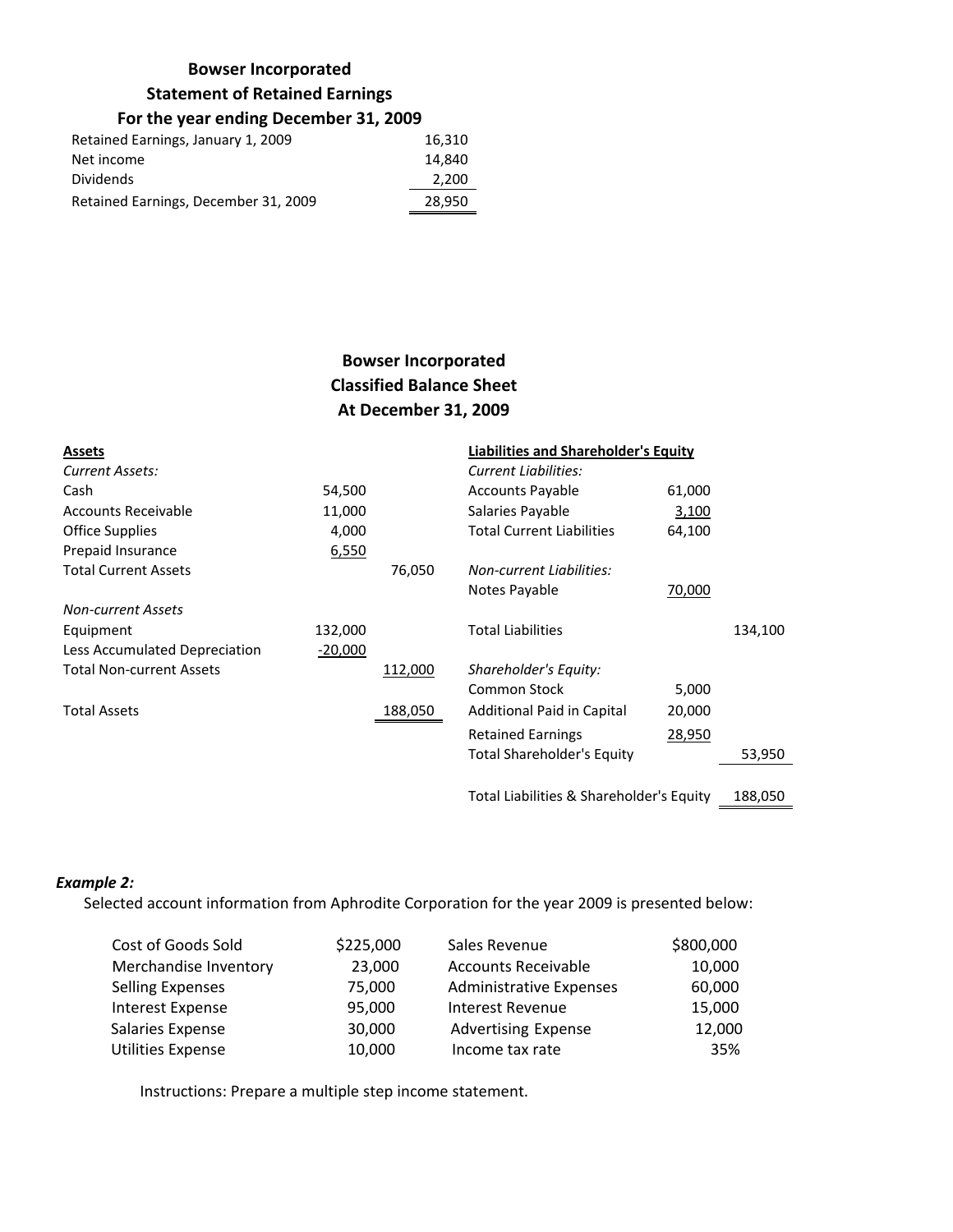## **Aphrodite Corporation Multiple Step Income Statement For the year ending December 31, 2009**

| Sales Revenue                   | 800,000 |         |
|---------------------------------|---------|---------|
| Cost of Goods Sold              | 225,000 |         |
| Gross Profit                    |         | 575,000 |
| <b>Operating Expenses:</b>      |         |         |
| Selling Expenses                | 75,000  |         |
| Administrative Expenses         | 60,000  |         |
| Salaries Expense                | 30,000  |         |
| <b>Advertising Expense</b>      | 12,000  |         |
| Utilities Expense               | 10,000  |         |
| <b>Total Operating Expenses</b> |         | 187,000 |
| Operating Income                |         | 388,000 |
| Interest Expense                |         | 95,000  |
| Interest Revenue                |         | 15,000  |
| Net Income Before Taxes         |         | 308,000 |
| Income tax Expense              |         | 107,800 |
| Net Income                      |         | 200,200 |

## **Practice Problems:**

#### *Problem 1*

The following items were taken from the accounting records of Talcom, Incorporated. The income statement account balances are for the year ending December 31, 2009. The balance sheet account balances are the balances at December 31, 2009 except for the retained earnings balance which is the balance at 1/1/2009:

| <b>Accounts Payable</b>         | \$52,000 | <b>Accounts Receivable</b>        | \$7,000 |
|---------------------------------|----------|-----------------------------------|---------|
| Land                            | 121,000  | <b>Advertising Expense</b>        | 11,000  |
| Cash                            | 108,000  | <b>Common Stock</b>               | 15,000  |
| Rent Expense                    | 20,000   | <b>Dividends</b>                  | 1,000   |
| Insurance Expense               | 5,000    | Notes Payable (long-term)         | 62,000  |
| Retained Earnings (beg)         | 52,300   | Salaries Expense                  | 22,000  |
| Service Revenue                 | 121,000  | Inventory                         | 3,000   |
| <b>Accumulated Depreciation</b> | 20,000   | Supplies Expense                  | 1,000   |
| Salaries Payable                | 1,500    | <b>Additional Paid In Capital</b> | 100,000 |
| <b>Building</b>                 | 100,000  | Income tax rate<br>40%            |         |

Instructions: Prepare an income statement, statement of retained earnings, and a classified balance sheet for Talcom Incorporated for the year 2009.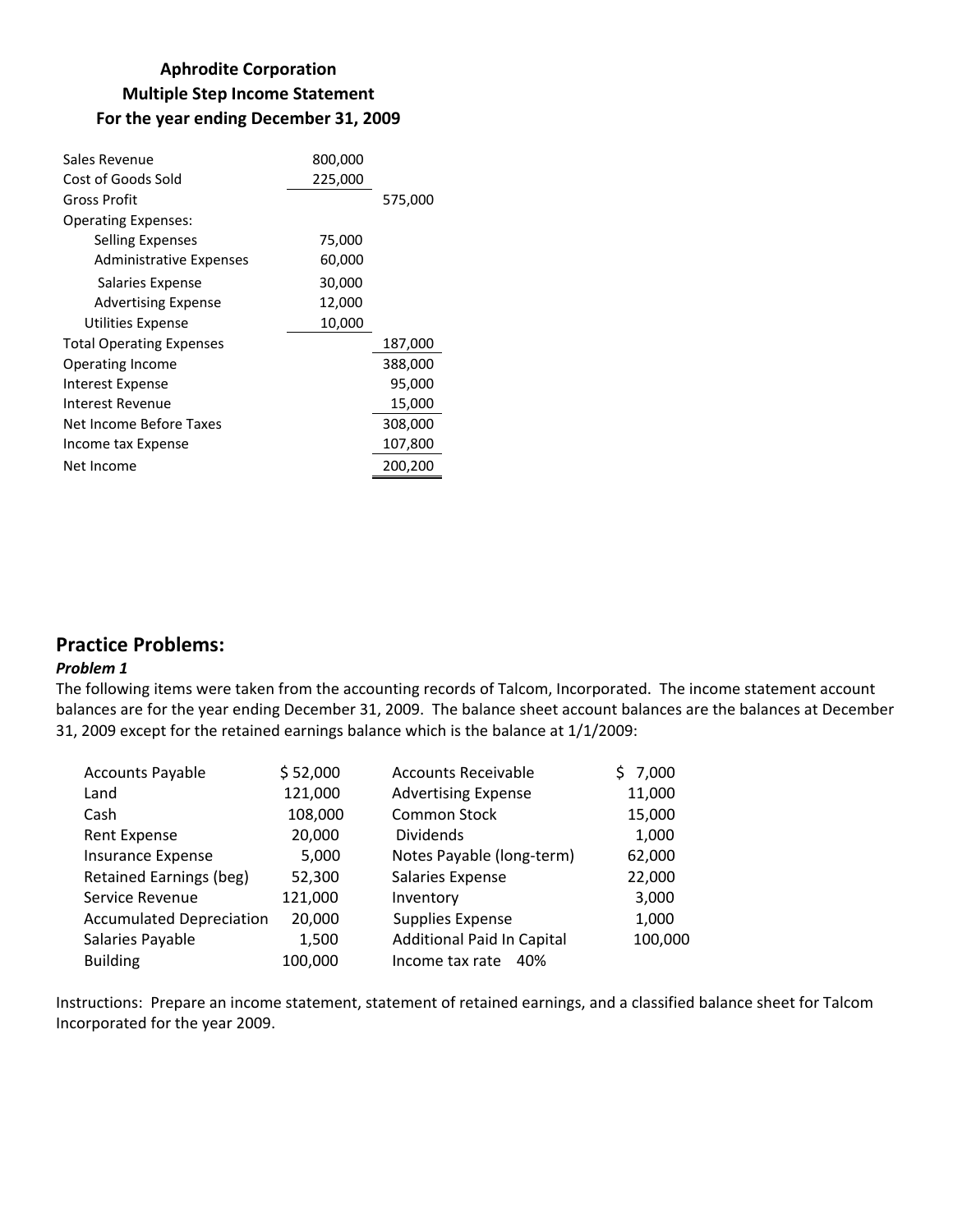#### *Problem 2*

The following items were taken from the accounting records of Cadillac Ranch, Incorporated. The income statement account balances are for the year ending December 31, 2008. The balance sheet account balances are the balances at December 31, 2008 except for the retained earnings balance which is the balance at 1/1/2008:

| <b>Accounts Payable</b> | \$45,000  | Accounts Receivable, net        | \$7,000 |
|-------------------------|-----------|---------------------------------|---------|
| Prepaid Insurance       | 21,000    | <b>Unearned Revenue</b>         | 14,000  |
| Land                    | 524,000   | <b>Advertising Expense</b>      | 28,000  |
| Cash                    | 586,000   | Common Stock                    | 98,000  |
| Freight out             | 11,000    | Notes Receivable (long-term)    | 70,000  |
| Rent Expense            | 10,000    | <b>Dividends</b>                | 2,000   |
| Cost of goods sold      | 100,000   | Interest Revenue                | 16,000  |
| Insurance Expense       | 2,500     | Notes Payable (long-term)       | 48,000  |
| Retained Earnings (beg) | 1,045,000 | Salaries Expense                | 85,000  |
| Sales Revenue           | 232,000   | Inventory                       | 8,000   |
| Equipment               | 65,000    | <b>Accumulated Depreciation</b> | 20,000  |
| Supplies Expense        | 1,000     | Salaries Payable                | 2,500   |
| Income tax rate         | 45%       |                                 |         |

Instructions: Prepare a multiple step income statement.

## Example 1

## **Bowser Incorporated Income Statement For the year ending December 31, 2009**

| Service Revenues           |        | 117,700 |
|----------------------------|--------|---------|
| Expenses:                  |        |         |
| Administrative Expense     | 12,300 |         |
| Insurance Expense          | 3,000  |         |
| Supplies Expense           | 6,000  |         |
|                            | 26,    |         |
| <b>Advertising Expense</b> | 200    |         |
| Rent Expense               | 17,000 |         |
|                            | 32,    |         |
| Salaries Expense           | 000    |         |
| <b>Total Expenses</b>      |        | 96,500  |
| Net Income before taxes    |        | 21,200  |
| Income tax expense         |        | 6360    |
| Net Income                 |        | 14.840  |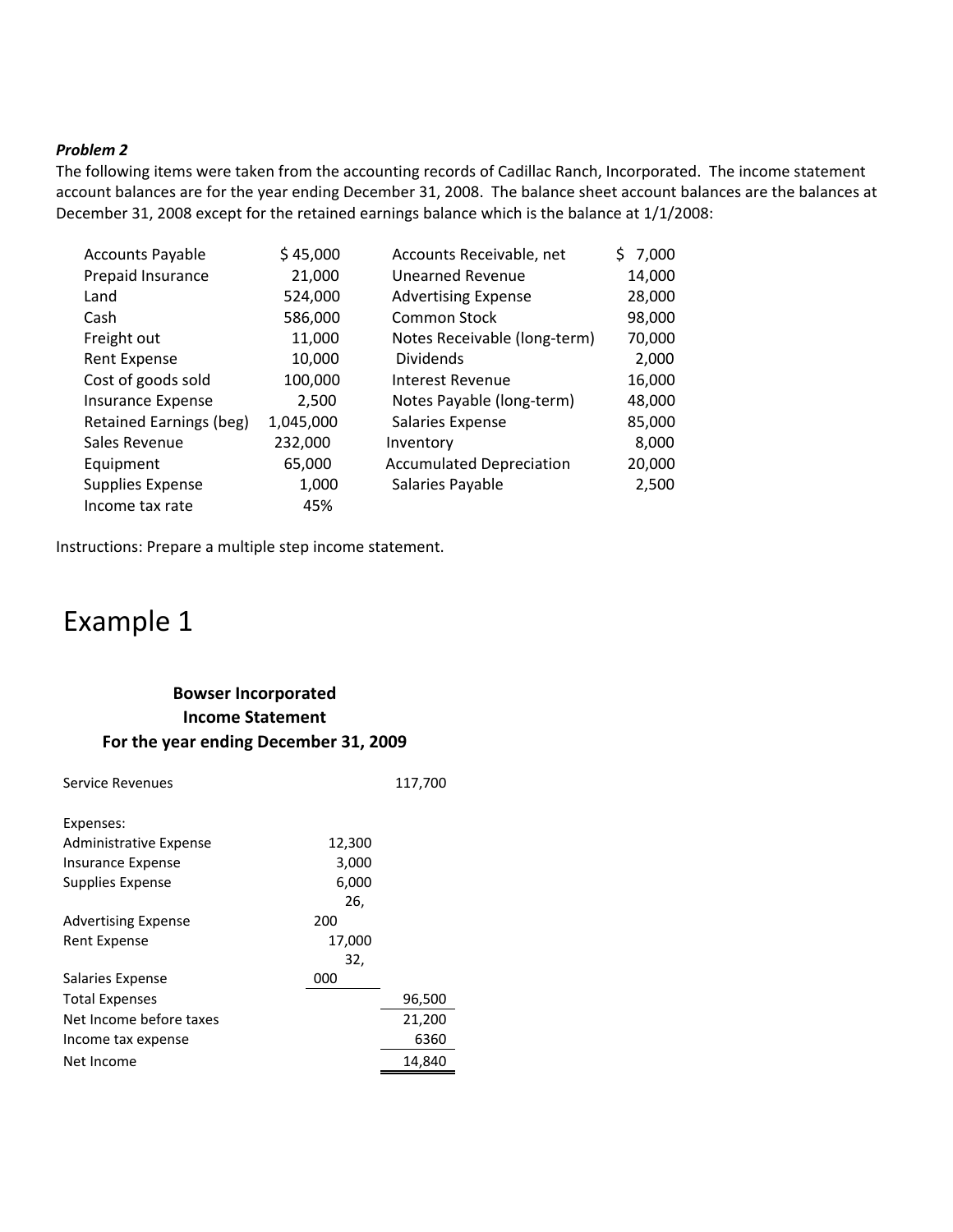## **Bowser Incorporated**

### **Statement of Retained Earnings**

## **For the year ending December 31, 2009**

| Retained Earnings, January 1, 2009   | 16,310 |
|--------------------------------------|--------|
| Net income                           | 14.840 |
| <b>Dividends</b>                     | 2,200  |
| Retained Earnings, December 31, 2009 | 28,950 |
|                                      |        |

## **Bowser Incorporated Classified Balance Sheet At December 31, 2009**

|           | <b>Liabilities and</b>         |        |         |
|-----------|--------------------------------|--------|---------|
|           | <b>Shareholder's Equity</b>    |        |         |
|           | <b>Current Liabilities:</b>    |        |         |
| 54,500    | <b>Accounts Payable</b>        | 61,000 |         |
| 11,000    | Salaries Payable               | 3,100  |         |
|           | <b>Total Current</b>           |        |         |
| 4,000     | Liabilities                    | 64,100 |         |
| 6,550     |                                |        |         |
|           | Non-current                    |        |         |
| 76,050    | Liabilities:                   |        |         |
|           | Notes Payable                  | 70,000 |         |
|           |                                |        |         |
| 132,000   | <b>Total Liabilities</b>       |        | 134,100 |
| $-20,000$ |                                |        |         |
| 112,000   | Shareholder's Equity:          |        |         |
|           | <b>Common Stock</b>            | 5,000  |         |
|           | Additional Paid in             |        |         |
| 188,050   | Capital                        | 20,000 |         |
|           | <b>Retained Earnings</b>       |        |         |
|           | Total Shareholder's            |        |         |
|           | Equity                         |        | 53,950  |
|           | <b>Total Liabilities &amp;</b> |        |         |
|           | Shareholder's Equity           |        | 188,050 |
|           |                                |        | 28,950  |